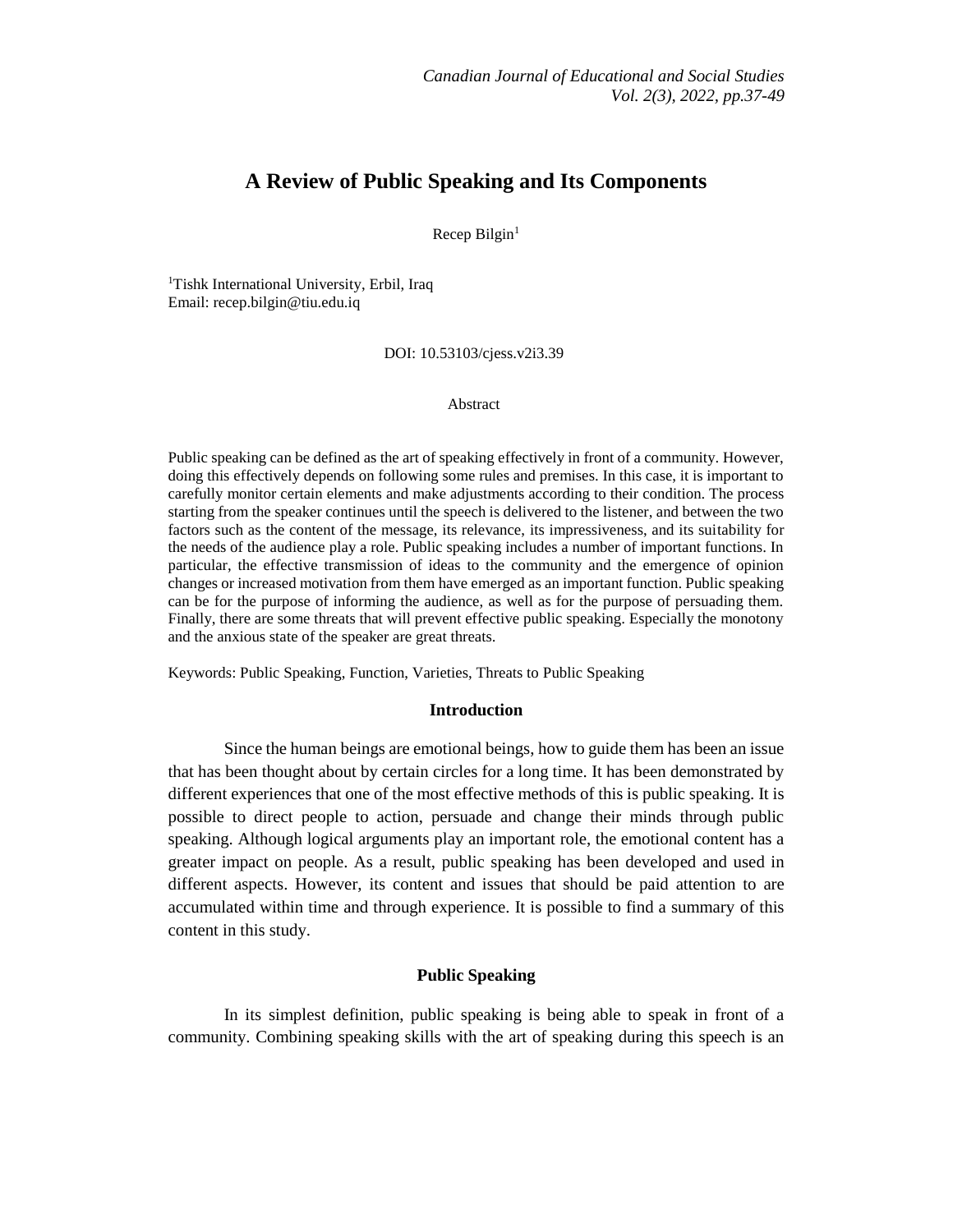advanced level of public speaking. Human speech is not just about articulating words. It is necessary to include your own skills in this speech, as well as conveying what you mean in a speech to the other party. Speaking means communication. Conveying messages and communicative skills can be enhanced when listeners and speakers engage in meaningful communication in the target language (Yildiz, 2020). There is also an emotional aspect to it. Missing this element means not having enough impact on the audience (Miller et al., 2017).

When it comes to public speaking, it is necessary to talk about two different groups of people. The first is the speaker and the other is the listener. There are some duties for the speaker to do public speaking effectively. It is important for him to fulfil its requirements. However, the fact that the message cannot be conveyed to the other party shows that its real purpose has not been fulfilled. Because the main purpose here is not to technically fulfil the requirements of the conversation, but to convey what is meant to the other party (Iverson & Goldin‐Meadow, 2001).

At the point of public speaking, the first premise is that the speaker has command of the language they speak. In a place where their command to the language does not exist, other elements required by public speaking do not matter. The person's command of the language they use shows the cognitive dimension of it. There is also a psychological dimension to this issue. The speaker's self-confidence is a fundamental factor, as is influencing others in its psychological dimension. There are a number of factors that negatively affect the speaker's self-confidence. For example, the speaker's anxieties, shyness, lack of self-confidence and uncomfortableness are important factors.

Language has a constructive aspect to societies. Appropriate use of it is an important factor in guiding communities. While some realities can be concealed through language, the importance of language in manipulating many issues emerges (Steels, 1997). Therefore, an expert of public speaking has the potential to change the perspective of a whole society. Due to this importance, public speaking has been emphasized a lot in all societies and the experience and skills gained over time have been transferred among certain people. Public speaking has been of great importance in the preparation of a society for war or giving up on a decision. Each society's own experience on this subject has caused them to have a cultural memory (Jaffe, 2015). One of the thinkers who wrote important works on this subject in history is Aristotle. In his work called Rhetoric, he revealed the rules of an effective public speaking and these rules have continued to exist until today (Nichols, 1987).

The fact that perceptions are more important than reality, especially in political life, and even that perceptions often replace reality, emerges thanks to the effectiveness of the language used against society (Mutz, 1998). Even for this reason, Aristotle's seeing these features of demagogues and realizing how they manipulated the society with the languages they used caused him to have a negative view of democracy. Although there was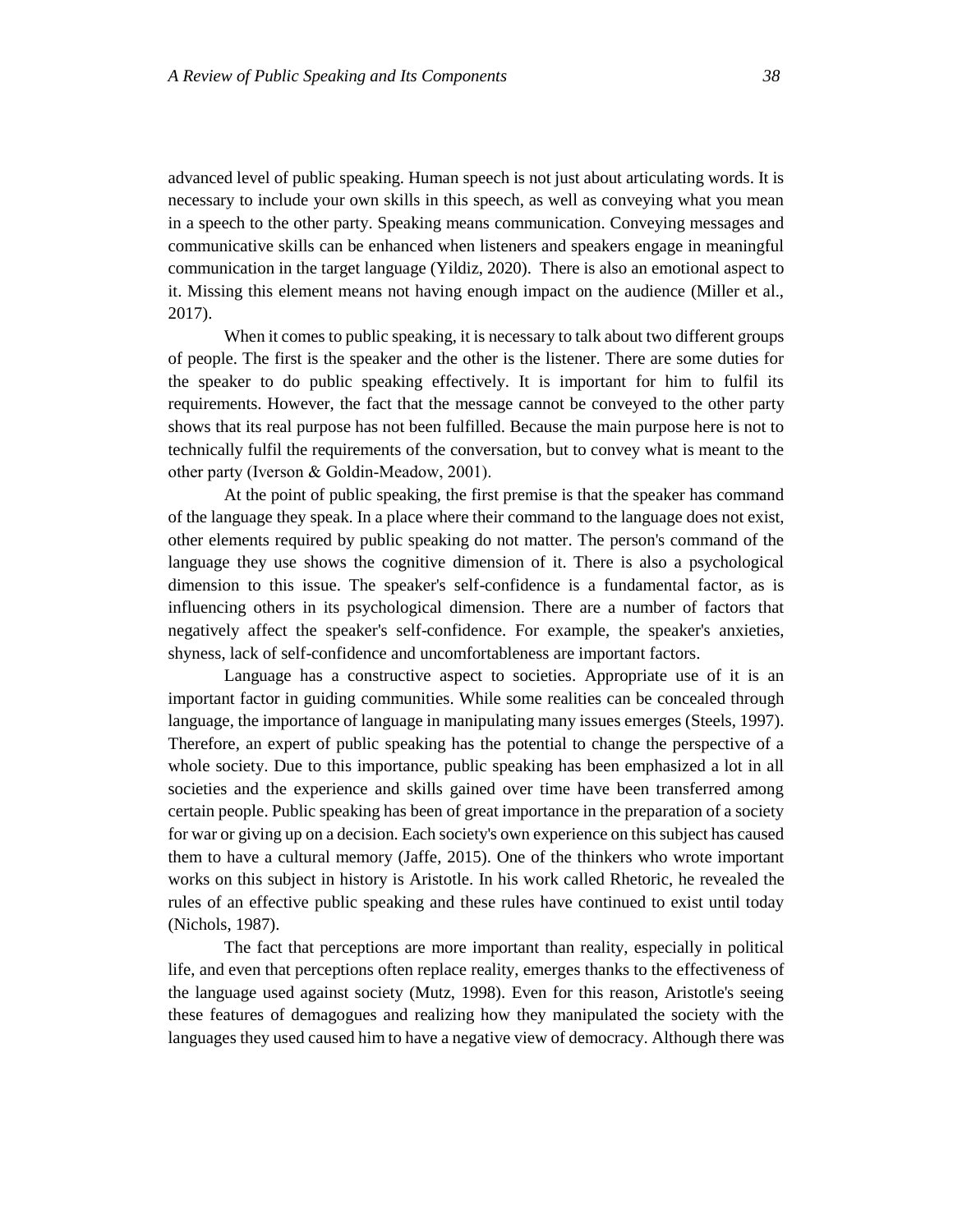democracy in the city-state of Athens, where Aristotle lived, he realized that demagogues manipulated the people very well (Jörke, 2014). Although he saw these negative aspects, he also realized that it can be used correctly. As a matter of fact, the importance of public speaking has never changed from the ancient age to the modern age. Public speaking has been important throughout all human existence where it is possible to manipulate human communities with language, and it seems it will be important in future, too (Chollet et al., 2015).

An important reason why public speaking is so widespread is that it is fully compatible with human nature. Since the emotional aspects of people are quite different from the rational aspects, anything that appeals to the emotional side of people is considered as a prior to rational dimension. Therefore, the perceiving some lies as reality in political life is related to the fact that public speaking manipulates perceptions very well. Even people who use public speaking effectively have the potential to create new and permanent perceptions on society (Mastrangelo, 2009).

Public speaking may have gained its popularity in political arena, but it is not the only application. We can come across the use of it in any part of social life. When you express your ideas clearly to the other party, you need the rules of public speaking. We are especially in need of getting across our ideas to other people and use public speaking in the best way possible. Although logical content is very effective component, it is not always sufficient. The word and sentence stress and body language gains much importance. Even more, there are other codes that put certain effect on the audience like dressing, posture, eye contact...etc. Moreover, your attitudes, emotions you have, and you arouse on the other party, tone of voice all play roles. Public speaking includes many other components in addition to these mentioned above. when you do not care about the comprehension level of the listener, it means you will not convey your message effectively because, together with your skills to exhibit, the other party's perceptions and level of comprehension are crucial. Their cultural values and judgements also have the effect to contribute a different dimension to your message. For this reason, addressing to a person without taking into consideration their values may yield adverse results that you had never expected (Turner et al., 2018).

## **Elements of Public Speaking**

In order to fully understand the different dimensions of public speaking, it is necessary to focus on various elements that are to be included. When we focus on the speaker and their skills, it will not help us to comprehend the true nature of the term. Therefore, all elements should be scrutinized carefully.

## **Speaker**

Speaker is the first link in the chain of public speaking; everything starts with the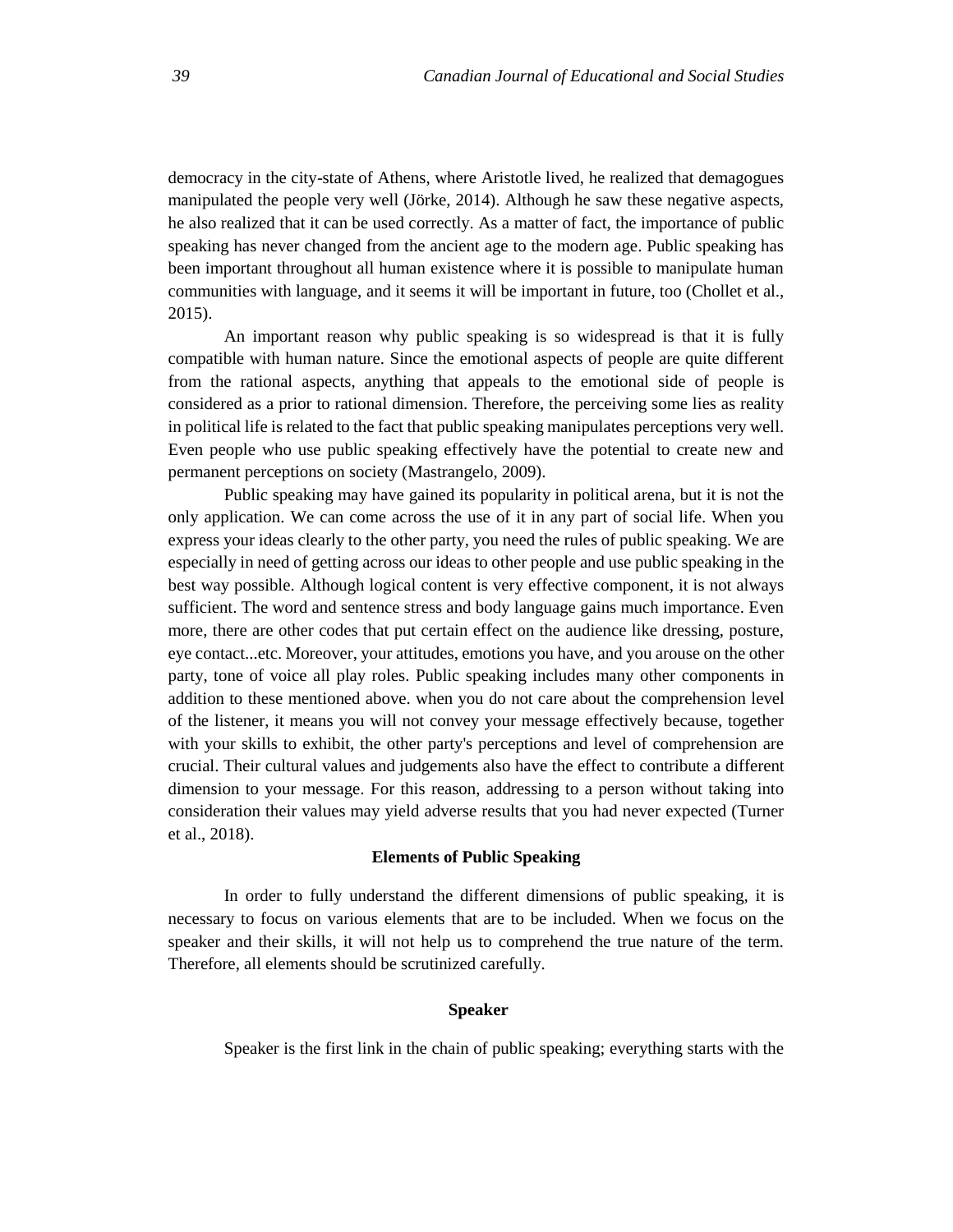speaker. It is the speaker that will apply the rules and requirements of public speaking. Their attitudes and applications will give the certain shape to public speaking. They should make arrangements carefully to make an effective speech to the others.

In public speaking, there are cognitive elements that look directly at the speaker, as well as emotional elements that are directed towards the speaker himself and the listener. In addition, the socio-cultural background of the speaker and the audience and their reactions to the speech should be evaluated by the speaker. The speaker should also speak in a way that responds to the needs of the audience and a listener-oriented approach should be adopted. While it is important to speak in a way that corresponds to the expectations and needs of the audience, it is also necessary to speak in a way that corresponds to their interests and mental capacities. Another issue that the speaker should pay attention to is the fact that the message conveyed to the other party can lead to significant changes in their lives. This is about the ethical aspect of public speaking. Therefore, the speaker's being constructive emerges as an ethical value. Another of the speaker's responsibilities is the impact he will have on the audience. If they find the speaker reliable and worth listening, then the message will be conveyed effectively (Valenzano & Braden, 2015).

## **Audience**

The people to which the message will be delivered by the speaker is called the audience. Therefore, since it is the community to which the public speaking is directed, the audience is the other complementary element together with the speaker. All of the topics covered by the speaker must be in line with the understanding of this audience. It is not possible to talk about public speaking in a place where there is no audience. Therefore, based on the importance of the audience, their interests, attitudes, beliefs, culture, and educational background should be taken into consideration (Lucas & Stob, 2004; Celik & Yildiz, 2019).

#### **Message**

In public speaking, where the speaker and the listener come to the fore as human elements, the message that will ensure the communication between the two and what the speaker actually wants to convey is the message. The content of the message is not only articulation of words. It is by nature very rich because it contains other elements. At this point, attitudes, behaviors and non-verbal cues are complementary elements as well as words. In addition, an effective presentation of the speaker, his knowledge, feelings, approach to the subject and how he conveys the message to the target audience are important. Thus, the content of the message can be enriched even more. The combination of all these elements provides the emergence of the message with all its aspects. The message content should be in a way that the other party can understand cognitively. Emotionally, the message should be forwarded with the right attitude. The intelligibility of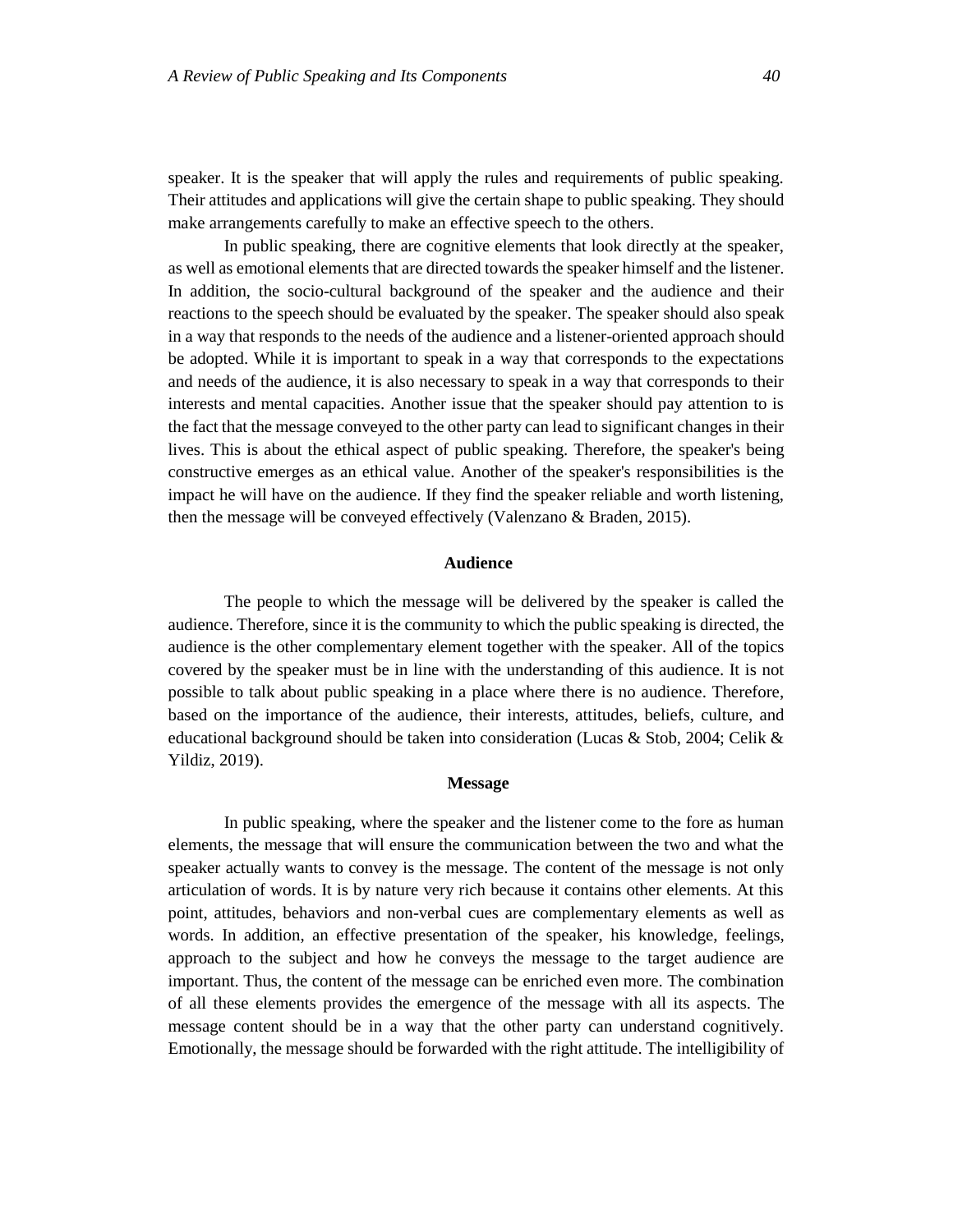the message is vital because the listener often understands the message from their own perspective, regardless of what the speaker means. Therefore, the speaker should focus on what the other party understands, rather than what he/she wants to convey in the message he/she conveys. Therefore, the speaker should transform it into a format that the audience can understand most clearly and, if necessary, enrich the content with visuals. In addition, if the message is long, it should follow a certain logical sequence and contain evidence that convinces the other party. In addition, the speaker must set the body language and tone of voice correctly for the message to be transmitted effectively. As can be seen, there are many elements that feed the content of the message to be transmitted to the other party, and the message is the most important element between the two human factors (Scherer,  $\&$ Volk, 2011).

## **Channel**

The means by which the message is transmitted from the speaker to the listener is called channel. This channel can be face-to-face communication as well as through technological means. Examples of these are radio, television, and the Internet. However, there are significant differences between face-to-face communication and communication with other channels (German, 2017). The intensity of emotions and thoughts conveyed to the other party in face-to-face communication is not so effective in other channels. In addition, one-to-one interaction is not possible on other channels. Therefore, the listener's reactions may be different. Especially in the communication established over the internet, there can be many problematic aspects. In these cases, where the message is mostly transmitted through a single channel, the risk of misunderstanding increases considerably (Hancock, 2004).

#### **Setting**

In public speaking, the environment in which the communication is directed from the speaker to the listener is important. Both the physical environment and the atmosphere in which people develop some attitudes are complementary elements of the setting and these leave a significant impact on people. While the physical environment consists of visible elements, the psychological environment and atmosphere consist of invisible elements. Therefore, it is necessary for the speaker to feel the elements of this environment and to speak accordingly (Ivanova et al., 2020).

#### **Delivery**

The transmission of the message to the other party, together with the use of all the premises required by public speaking, is expressed as delivery. In other words, delivery is the speaker's ability to best convey his message to the listener. Thus, the listener will understand and accept as necessary, and as a result, they will reconsider their ideas.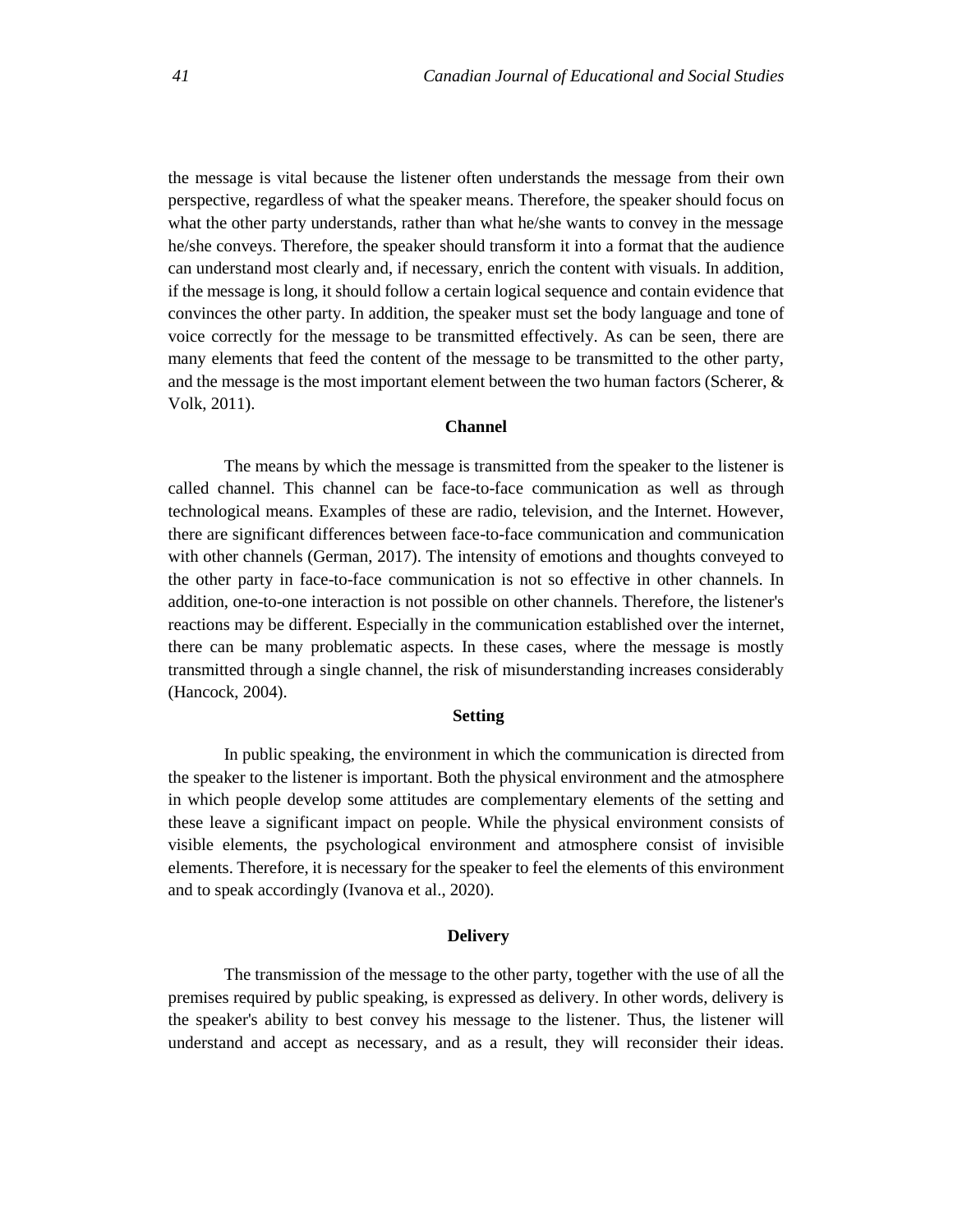Delivery has an artistic aspect rather than a scientific one. It is a kind of art for the speaker to observe the audience and the environment before delivering the message (German, 2017).

There are different forms of delivery.

- 1. Extemporaneous Delivery: It is the type of speech on which the speaker plans, writes carefully and ponders. All of this is to complete the necessary phases one by one in order to present the speech in the best way possible. The speaker makes an arrangement that will make it possible to present the notes they took before the speech to the audience. However, if the speaker memorizes this speech and is noticed by the listener, it reduces the effectiveness of the speech.
- 2. Impromptu Delivery: In the impromptu version, which is the opposite of the previous delivery, the speaker does not make any plans and addresses the audience unprepared. This has some risky aspects. Especially people who are anxious by nature get stuck in such a situation and cannot continue their conversation. In addition, since there is no preparation beforehand, the speaker gives his speech without thinking about the subject. This carries the risk of making many mistakes that are against the spirit of public speaking.
- 3. Manuscript Speech: This type of speech is made by reading directly from a written source. The advantageous aspect of this is to prepare for the speech and to organize the format that will best present it. In addition, it is the complete transmission of the message without forgetting any aspects. However, it also has some disadvantages. First, eye contact with the listener will decrease because the speaker reads the script in his hand. Therefore, it will not create the expected effect on the listener. Also, in these cases, the listener is likely to get bored.
- 4. Memorized speeches: It occurs as the speaker memorizes the text he/she will present directly. However, there is a possibility that the speaker may forget the memorized text (Johnson & Szczupakiewicz, 1987).

## **Function of Public Speaking**

Public speaking has a great impact on people. It has many beneficial aspects if used correctly with all its elements. Since the psychological aspects of people dominate their rational aspects, the effect of the speech to be made to them can also be great. In this case, public speaking is a very effective tool for directing or manipulating people. It is also an effective tool to persuade societies on some issues. In this respect, the functional aspect of public speaking can be presented in various ways.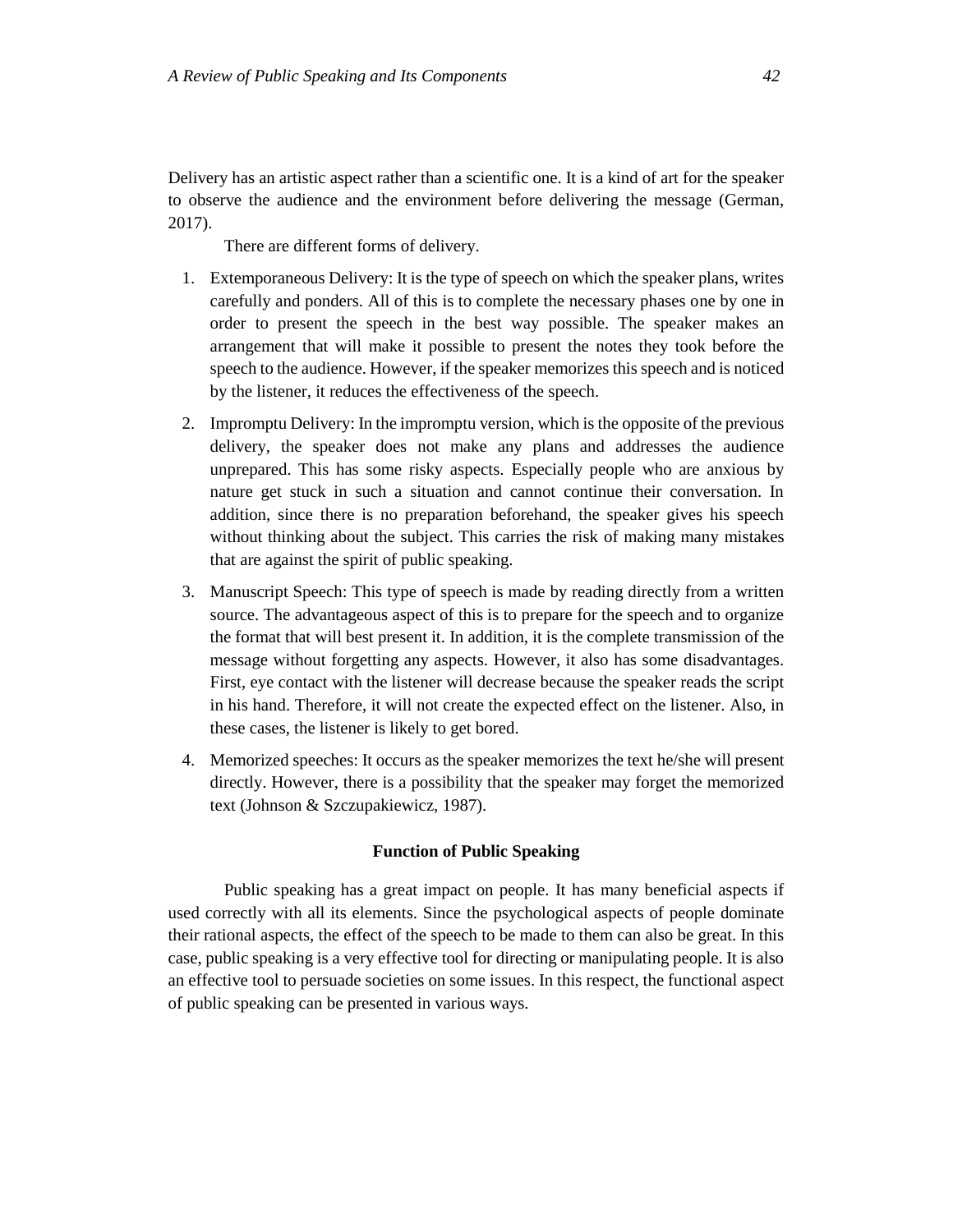## **Blow out Information**

Learners of this era are surrounded by technological tools and technology is used in every aspect of human lives (Daskan & Yildiz, 2020). When people access information via mass media, there are some risks. Especially in the modern world, with the effect of technological tools, the rapid spread of true and false information and the fact that people are affected by them cause huge problems from time to time. In fact, disinformation in the media can reach dimensions that cannot be corrected. In this case, one of the important methods that a person about whom a certain public opinion was constructed will use is to express himself/herself directly to the public. It is possible to break down the prejudices and create a new public opinion, especially with the effective use of the content of public speaking together with face-to-face communication. Face-to-face communication, which is the channel where information will flow to people most effectively, is a method to blow out information.

## **Share Ideas**

It is possible for people to share their ideas with others in different ways. However, it can be said that the most effective of these is realized through face-to-face communication. In face-to-face communication, misunderstandings are cleared more quickly, and it is also possible to explain the issue in a different way depending on the listener. Thus, the sharing of ideas takes place more effectively. As people share their ideas, they create new perceptions and can gather supporters. Thus, it is easier to reach the target with the resulting synergy. An important function of public speaking is that it is an effective method of sharing ideas.

#### **Debate Argument Verbally**

It is easier to discuss any topic face-to-face and verbally than in any other way. Also, in this way, it is easier to correct misunderstandings, as there are all the elements required by public speaking in the debate. In addition, with the communication created in this way, it is easier to understand the feelings, thoughts, prejudices and beliefs of the other party (Mufanti et al., 2018).

### **Varieties of Public Speaking**

Public speaking is done for different purposes. Therefore, we can say that different forms have emerged. For whatever purpose the speaker is speaking, public speaking will also be designed for that purpose.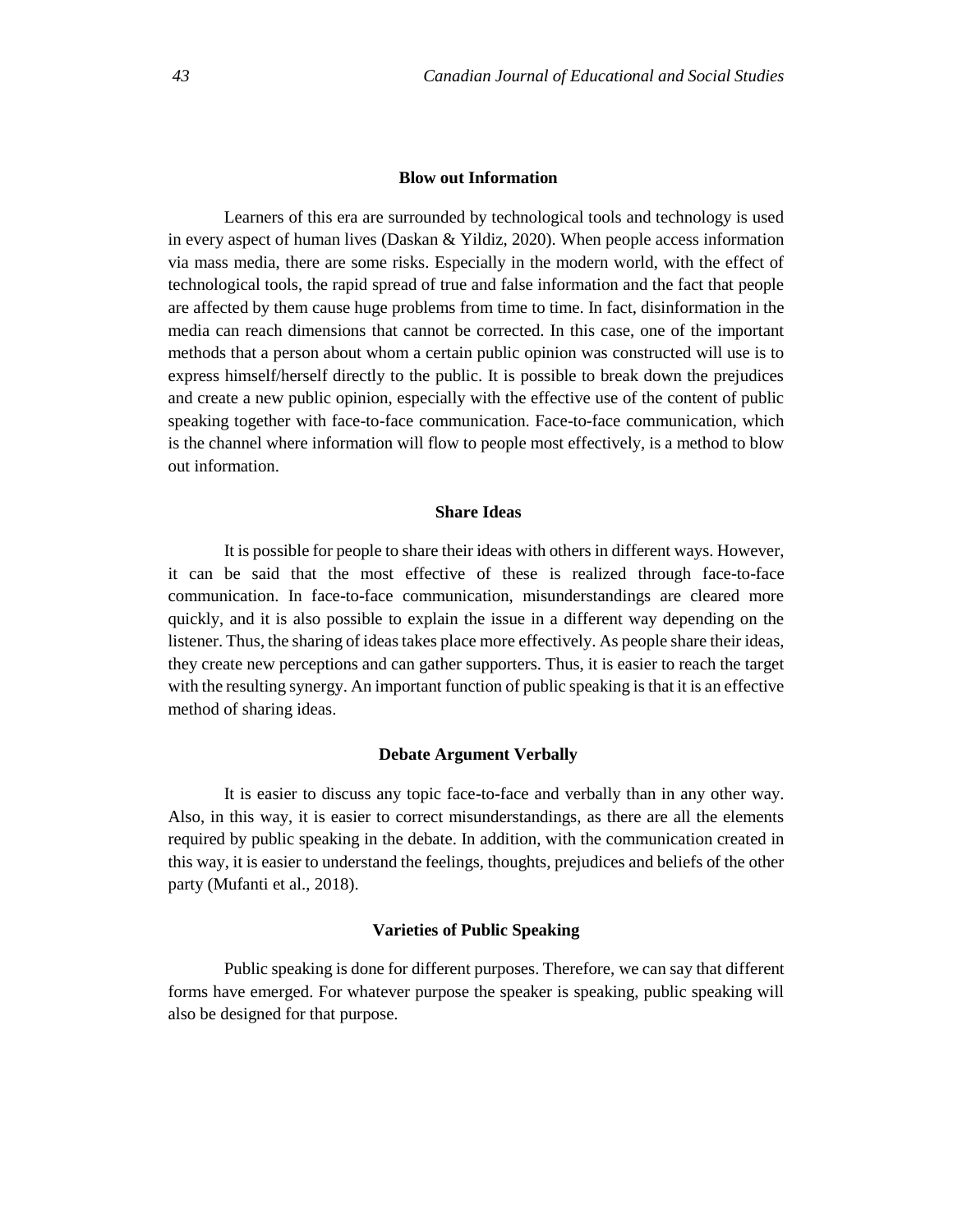#### **Public Speaking to Inform People**

They are speeches made to inform the audience about a subject. In this type of talk, the focus is on the topic, as the aim is to give the audience realistic information about it. There is no manipulation or propaganda purpose towards the listener. In addition, in this type of speech, other elements required by public speaking remain in the background. Public speaking, which is made for informational purposes, is designed as subject-oriented. Since this type of speech is subject-oriented, changes occur according to the content of the subject. In this case, it is important what the conversation is about.

- 5. The first of these emerges in the form of talking about objects. The issue of what something is and how it is done can be addressed.
- 6. Secondly, we can talk about processes. This one is a little more difficult than the previous one, because explaining the process from beginning to end in a logical order requires planning, and it is relatively more difficult for the audience to understand.
- 7. The third is to talk about events. It is to describe how things happened and how they revealed. Here it is important to create a clear picture in the mind of the listener.
- 8. The fourth is to talk about concepts and this is the hardest of them all. Since it is very difficult for people to understand the concepts, it is important that the speaker explains it in a way that the listener can understand (Lucas & Stob, 2004).

### **Guidelines for Speaking to Inform**

It is necessary to pay attention to some points while giving speeches. After paying attention to these points, a more effective speech can be made.

- 9. First of all, the knowledge of the audience about the subject to be told should not be overestimated. The speaker cannot give an effective speech when he thinks that the audience knows much better than he does, and he even worries about the limits of their own knowledge and does not put the necessary effect on the audience. In this case, the speaker may even try to change the content of the speech and make it more complex. In this case, comprehension problems often arise.
- 10. Another important issue on this subject is that the subject discussed is related to the interests and needs of the listener. When the listeners are informed about a subject, they want to know how it will be useful in practical life. If the subject matter is not of any practical use, it is not of interest to the listener.
- 11. Informing others especially in some areas that require expertise, involves some risks. It is a good idea for the speaker not to use technical terms in accordance with his area of expertise and to think that the audience may not understand it. If the speaker falls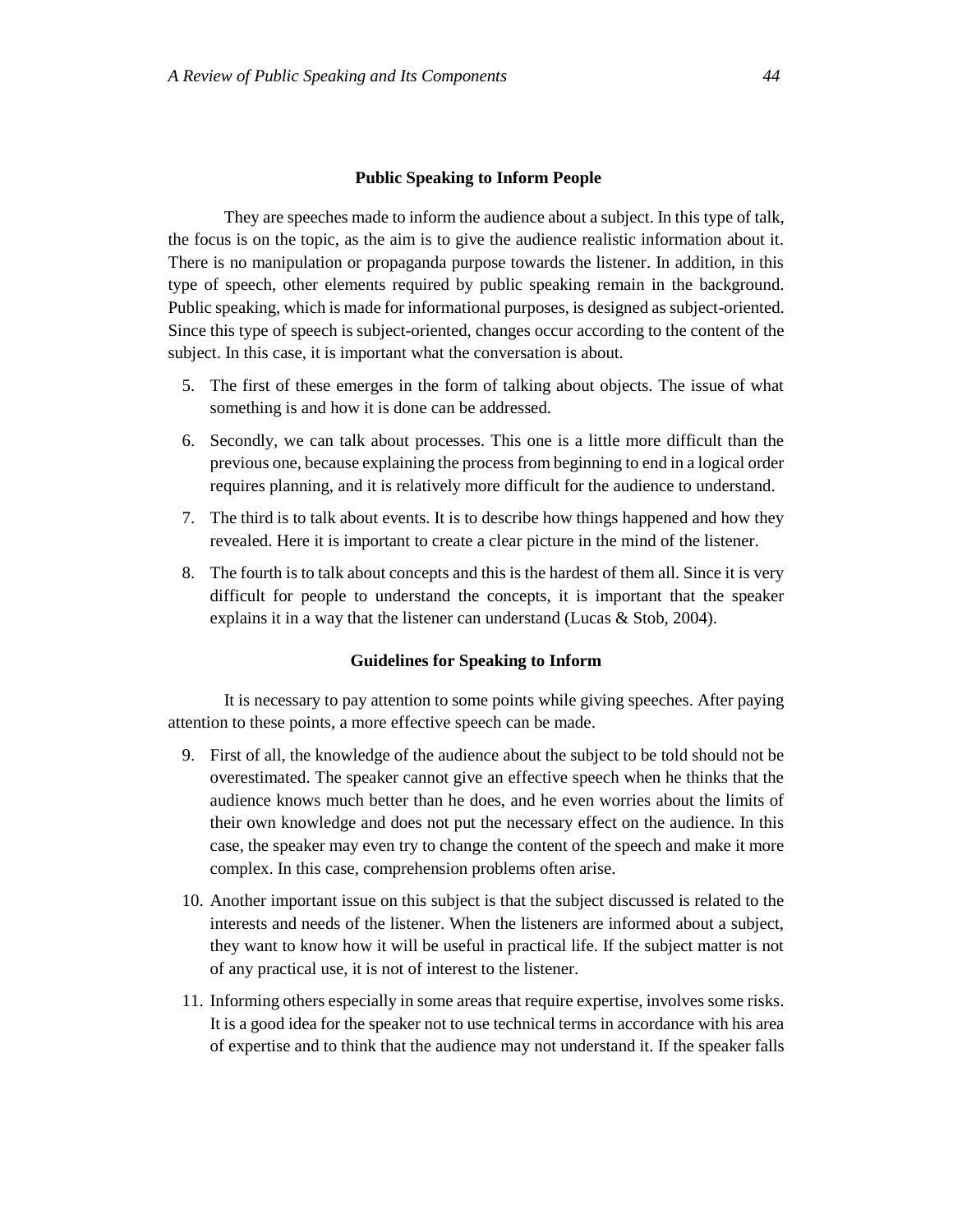into such a trap, the audience will not understand the subject. Even in this case, the possibility of developing some negative feelings towards the speaker is quite high.

- 12. Another issue that speakers should pay attention to is to avoid abstraction. Any abstraction to the audience will make it difficult for them to understand. Therefore, it is more correct to express it with concrete examples that everyone can understand.
- 13. Personalizing ideas and giving examples on the subject will make it easier to understand and will attract the attention of the audience.
- 14. It is very important for the speaker to be creative. It is also important to apply a number of creative methods, especially according to the flow of the speech and the changes determined in the listeners. Here, focusing more on something that attracts the attention of the audience can be an example of creativity, as well as attempts to prevent misunderstandings. In addition, it may be necessary to determine a new attitude according to the emotional state of the audience. In fact, creativity is the ability to professionally go beyond the previously planned conversation, depending on the situation (Lucas, 1999).

#### **Public Speaking to Persuade**

In fact, the development of public speaking in human communities throughout history and the contribution of people to it is because of the reason that the purpose of persuasion has been fulfilled in the best way. It is obvious that the main purpose of public speaking is to persuade. The previous purpose is to inform on a temporary basis, in certain situations and on certain issues. Therefore, its use for that purpose is not very attractive. However, its use for persuasion has had a powerful effect on the beginning or end of great movements in human history. It has a different appeal because it connects people emotionally, and sometimes both the speaker and the listener are in a very high motivation or gain high motivation thanks to the speech. If listeners are engaged in tasks which they are interested in, their motivation is triggered (Yildiz & Celik, 2020). In particular, it has shown the feature of being an indispensable trigger of political movements (Baccarani & Bonfanti, 2015).

How rational a human being is is a highly debated topic in social sciences. It is generally accepted that the irrational and emotional side of the person is dominant. What feeds this emotional side is persuasive, biased and identity-feeding statements that appeal to this side and direct people to action, rather than logical arguments (Heywood, 2013). In particular, the fact that they are told verbally and with emotional tone rather than in writing has made the effect even more.

However, it is not easy for a person to persuade the other community. It is directly linked with the motivation of the speaker and listeners. Systematically and orderly given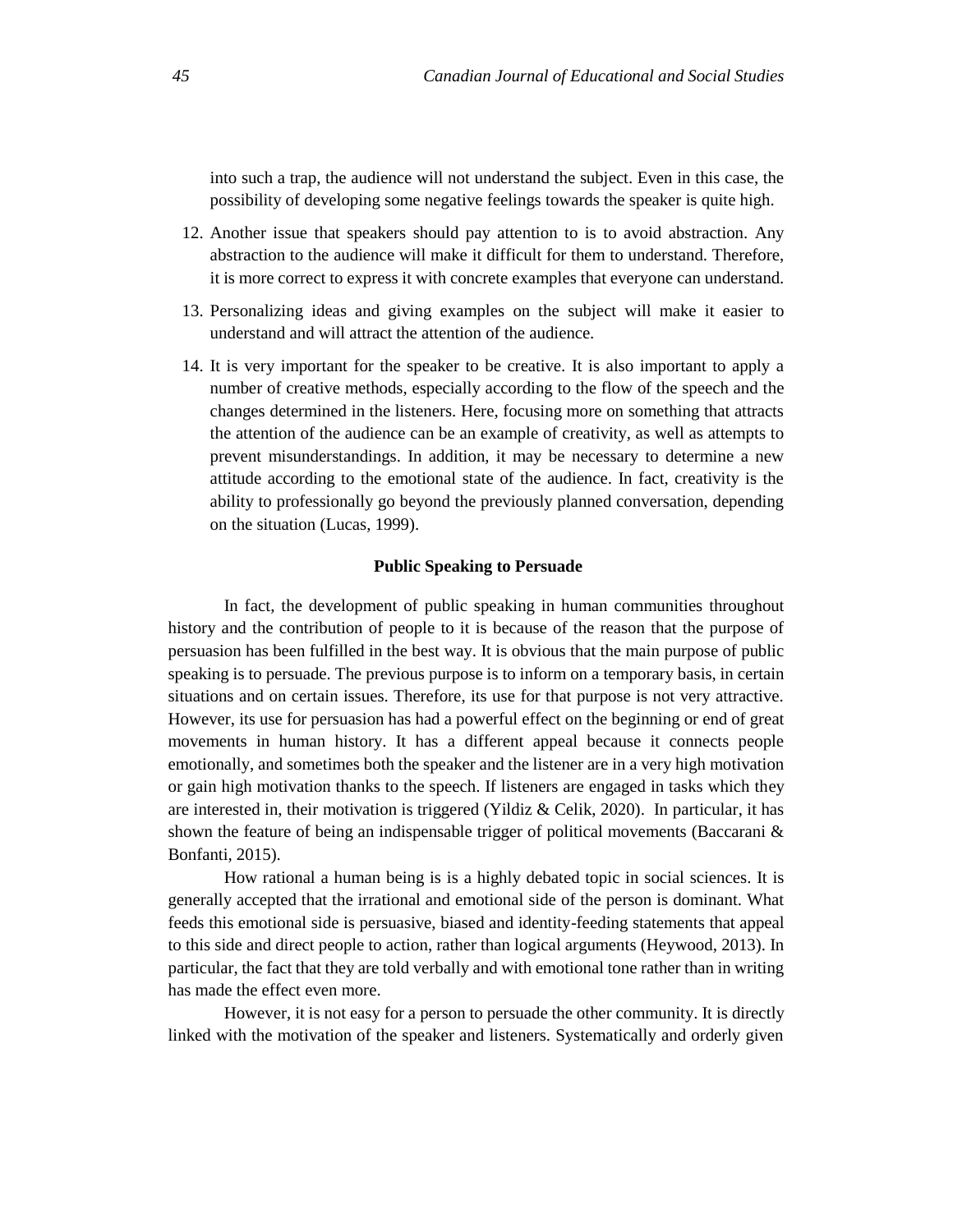information is valuable (Tosun & Yildiz, 2015). This requires a different infrastructure. First of all, the audience should come from a common background and share some common experiences. As a result, their shared feelings, thoughts, and identities are indispensable elements for persuasive public speaking. It is almost impossible for groups that are political and ideological rivals to persuade each other.

In addition, in order for the speaker to be effective with the listener, they must instill confidence in them. The messages given must be within the limits that the listener can understand and accept. In addition, it contains features that will change the effect of public speaking, which is the state of the audience psychology at the time of public speaking (Parviz, 2020).

## **Threats to Public Speaking**

Yildiz (2019) notes that "naturally, human is a part of this universe, but he reaches a different structure and consciousness level by his psychological presence and establishes social formation with other assets" (pp. 101). In effective public speaking, the emotional state of the speaker and listener is one of the most important factors. In this case, the emergence of some emotional problems includes elements that threaten public speaking. We can list them as follows:

- 15. Monotony: A monotonous speech is a factor that will cause the listener's interest to decrease. The process that leads to monotony is the selection and planning of the topic, as well as the fact that it does not appeal to the listener during the speech, and as a result, their motivation decreases. In addition, the speaker's not adjusting the tone of voice correctly and not using body language are important factors. The fact that a speech is beyond the limits of the audience's understanding is an important reason that leads to monotony. In this case, the desired message will not be transmitted correctly and will cause a waste of time. Therefore, in any public speaking occasion, first of all, it is necessary to take initiatives to eliminate the monotony.
- 16. Anxiety: Being under stress for the speaker and feeling anxious is a factor that reduces the effect of the speech. It is not appropriate for a person who cannot overcome this problem emotionally to do public speaking.
- 17. Overestimation: The speaker's overestimation of the listener will not only reveal the deviation from the content of the speech in different directions, but it is also an emotionally binding element for the speaker in a way that the speaker will feel less important in front of the audience. Therefore, it is an important factor that will cause the speaker to worry.
- 18. Underestimation: The opposite of the previous problem is to underestimate the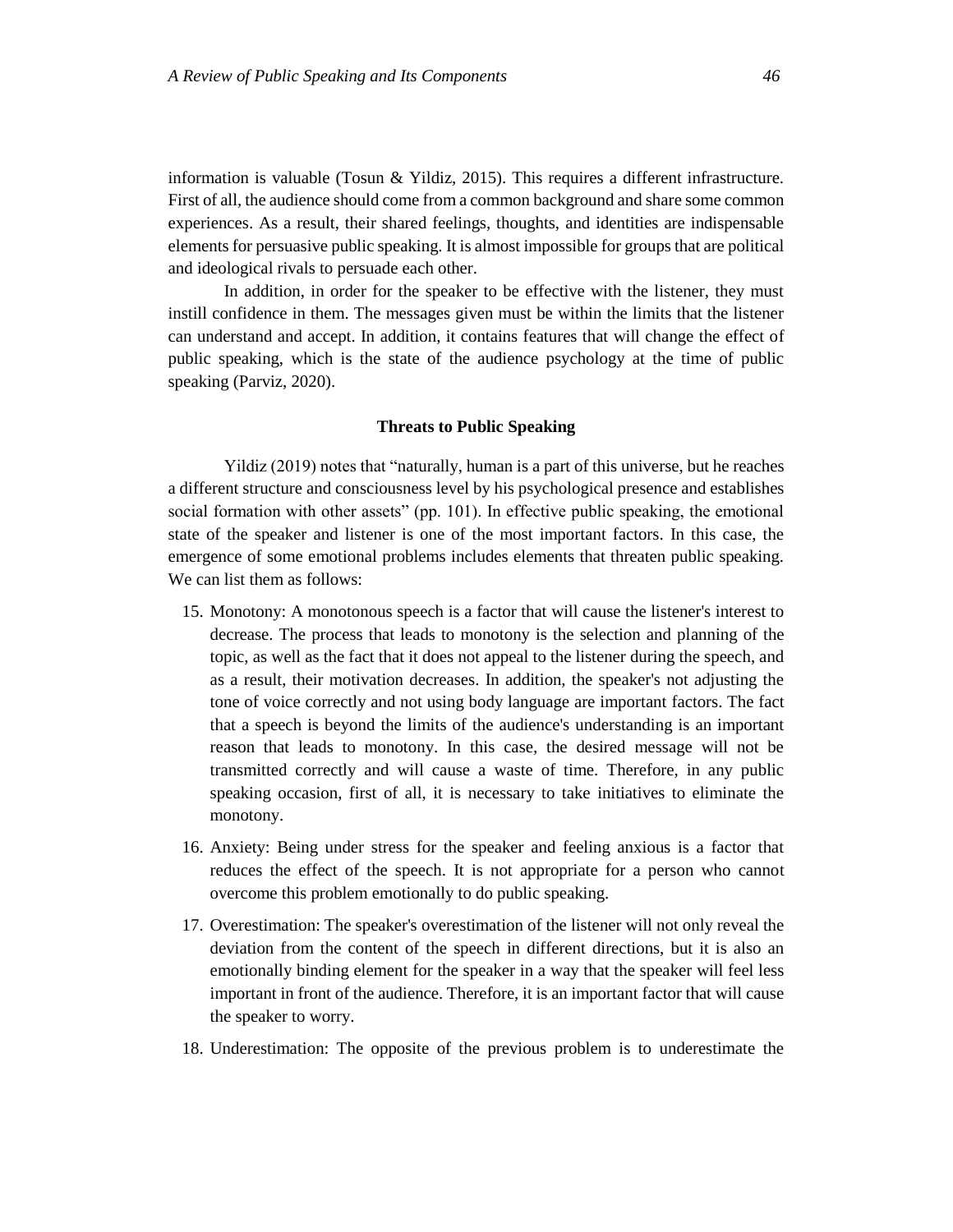audience. In this case, the speaker's dominating attitude towards the listeners will have a bad effect on the listener from the beginning and the speech will not be worth listening to. Avoiding such emotional extremes is what the speaker should pay attention to at the outset (Watkins, 2014).

#### **Conclusion**

Public speaking, with its cognitive and emotional elements, includes a very complex process. Just as the preparatory phase has specific requirements, addressing the audience has specific requirements as well. Fulfilling all these are indispensable elements for effective public speaking. The content briefly summarized above is actually the result of people's long-term experiences.

The effective use of public speaking will bring great benefits both in terms of informing people correctly and guiding them. However, its abuse is also strong enough to have negative effects on societies in the short or long term. Therefore, moral elements should be taken into account while doing effective public speaking.

It can be stated that the activities to be held where the rules required by public speaking are applied correctly will be much more attractive. It contains content that increases motivation in people, especially since it appeals to the emotional side of people. For this reason, it offers content to be used especially in educational activities and debate sessions. However, in order to do all this correctly, the determined rules must be followed meticulously.

#### **References**

- Baccarani, C., & Bonfanti, A. (2015). Effective public speaking: A conceptual framework in the corporate-communication field. *Corporate Communications: An International Journal*, 20(3), 375-390.
- Celik, B., & Yildiz, Y. (2019). The role of foreign language culture on teaching the language and learner motivation. *International Journal of Social Sciences & Educational Studies, 5*(4), 150-161.
- Chollet, M., Wörtwein, T., Morency, L. P., Shapiro, A., & Scherer, S. (2015, September). Exploring feedback strategies to improve public speaking: an interactive virtual audience framework. In Proceedings of the 2015 ACM International Joint Conference on Pervasive and Ubiquitous Computing (pp. 1143-1154).
- Daskan, A., & Yildiz, Y. (2020). Blended learning: A potential approach to promote learning outcomes. *International Journal of Social Sciences & Educational Studies, 7*(4), 103-108.
- German, K. M. (2017). *Principles of public speaking*. Routledge.
- Hancock, J. T. (2004). Verbal irony uses in face-to-face and computer-mediated conversations. *Journal of Language and Social Psychology, 23*(4), 447-463.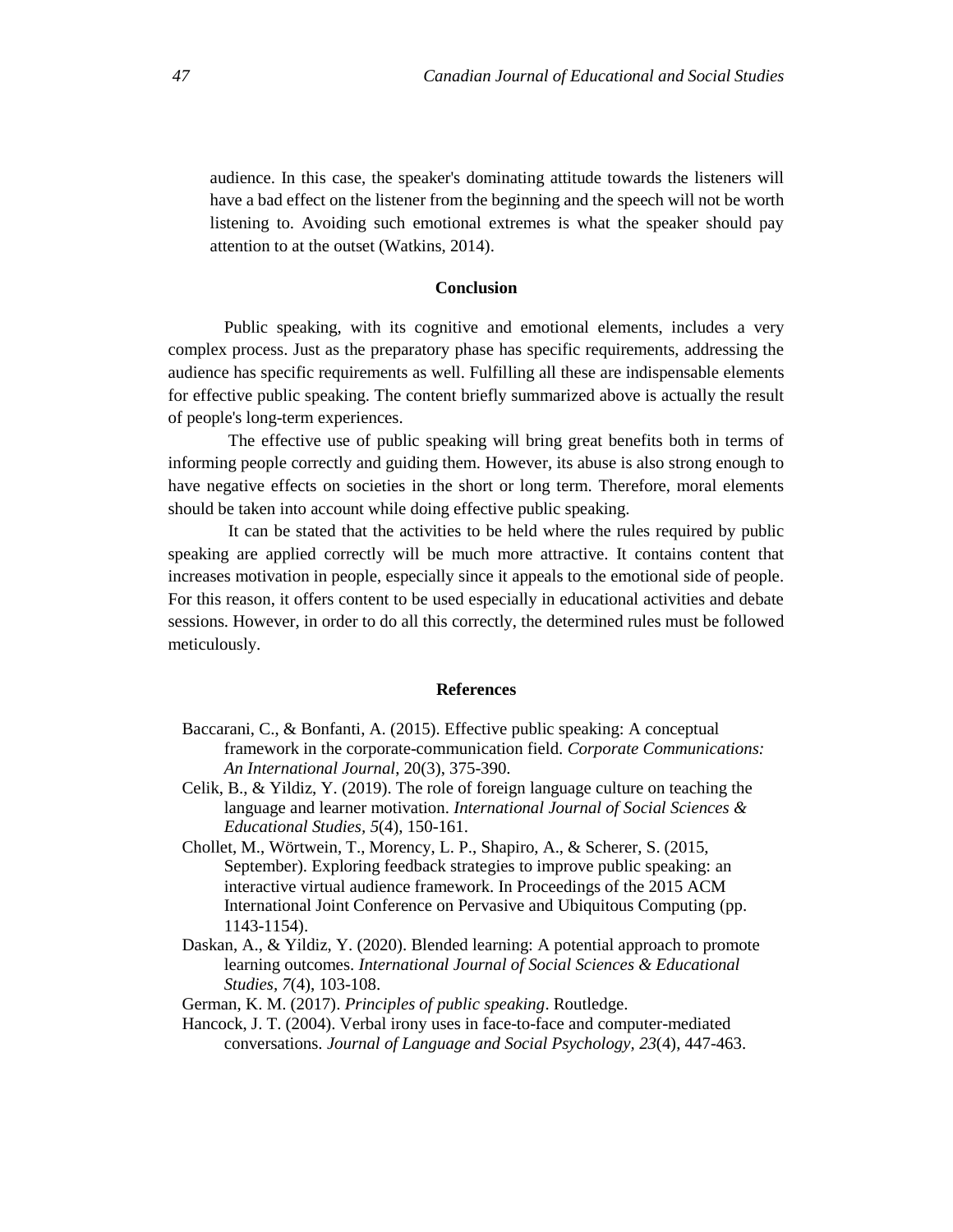Heywood, A. (2013). *Politics.* Fourth Edition. Palgrave Macmillan

- Ivanova, T., Gubanova, N., Shakirova, I., & Masitoh, F. (2020). Educational technology as one of the terms for enhancing public speaking skills. *Universidad y Sociedad, 12*(2), 154-159.
- Iverson, J. M., & Goldin‐Meadow, S. (2001). The resilience of gesture in talk: Gesture in blind speakers and listeners. *Developmental Science, 4*(4), 416-422.
- Jaffe, C. (2015). Public speaking: Concepts and skills for a diverse society. Cengage Learning.
- Johnson, J. R., & Szczupakiewicz, N. (1987). The public speaking course: Is it preparing students with work related public speaking skills? *Communication Education, 36*(2), 131-137.
- Jörke, D. (2014). Rhetoric as deliberation or manipulation? About Aristotle's rhetoric and its misuse in recent literature. *Redescriptions: Political Thought, Conceptual History and Feminist Theory, 17*(1), 68-85.
- Lucas, S. E. (1999). Teaching public speaking. *Teaching communication: Theory, Research, and Methods*, 2, 157-170.
- Lucas, S., & Stob, P. (2004). *The art of public speaking*. New York: McGraw-Hill.
- Mastrangelo, L. (2009). World War I, public intellectuals, and the Four Minute Men: Convergent ideals of public speaking and civic participation. *Rhetoric & Public Affairs, 12*(4), 607-633.
- Miller, J., Lawler-Mcdonough, M., Orcholski, M., Woodward, K., Roth, L., & Mueller, E. (2017). Public speaking today. Stand up, speak out.
- Mufanti, R., Gestanti, R. A., & Nimasari, E. P. (2018). *Can i be a public speaker? Get ready for speech*. 3rd Edition Book. Penerbit Kalika
- Mutz, D. C. (1998). *Impersonal influence: How perceptions of mass collectives affect political attitudes.* Cambridge University Press.
- Nichols, M. P. (1987). Aristotle's defense of rhetoric. *The Journal of Politics, 49*(3), 657-677.
- Parviz, E. (2020). How to survive a zombie apocalypse: Using Monroe's Motivated Sequence to persuade in a public-speaking classroom. *Communication Teacher, 34*(1), 40-46.
- Scherer, R. C., & Volk, M. (2011). Research on public speaking. *Voice and Speech Review, 7*(1), 287-291.
- Steels, L. (1997). The synthetic modeling of language origins. *Evolution of Communication, 1*(1), 1-34.
- Tosun, M., & Yildiz, Y. (2015). The role of moral values and systematic informing in aim-based education. *International Journal of Social Sciences & Educational Studies, 2*(2), 40-44.
- Turner, K. J., Osborn, R., Osborn, M., & Osborn, S. (2018). *Public speaking: Finding your voice.* Pearson.
- Valenzano, J. M. III, & Braden, S. W. (2015). The speaker: The tradition and practice of public speaking. Communication Faculty Publications. Paper 16. [http://ecommons.udayton.edu/cmm\\_fac\\_pub/16](http://ecommons.udayton.edu/cmm_fac_pub/16)
- Watkins, C. I. (2014). Strategies for ESL students in community colleges to develop their public speaking skills. Master's Projects and Capstones. 87.